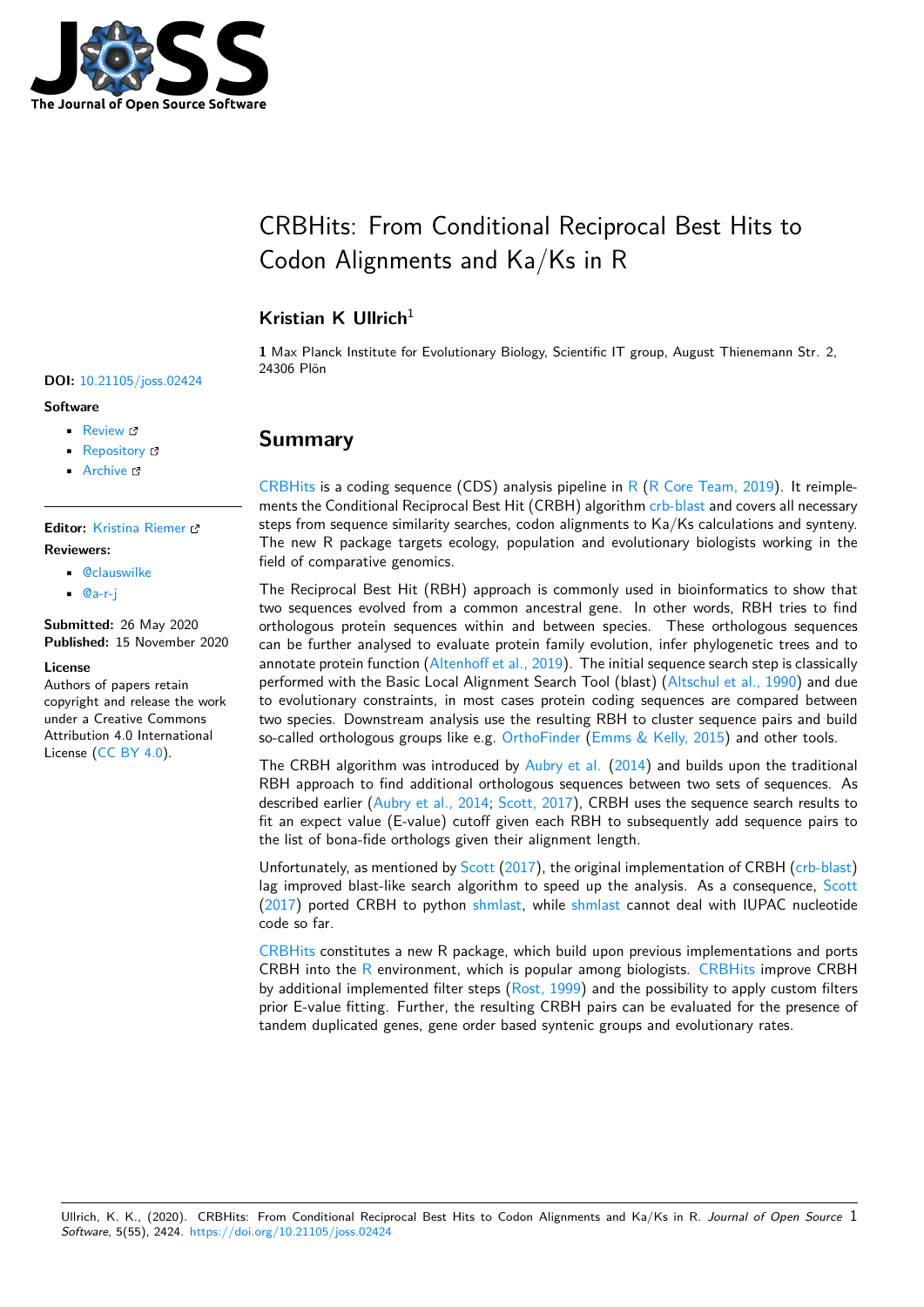

# cds2rbh() or cdsfile2rbh() function



**Figure 1:** Overview of the two main pipeline function and its subtasks. cds2rbh(): from CDS to CRBHit pairs; rbh2kaks(): from CRBHit pairs to Ka/Ks values.

# **Coding sequence analysis and synteny**

Calculating synonymous (Ks) and nonsynonymous substitutions (Ka) per orthologous sequence pair is a common task for evolutionary biologists, since its ratio Ka/Ks can be used as an indicator of selective pressure acting on a protein (Kryazhimskiy  $\&$  Plotkin, 2008). However, this task is computational more demanding and consist of at least two steps, namely codon sequence alignment creation and Ka/Ks calculation. Further, the codon sequence alignment step consist of three subtasks, namely coding nucleotide to protein sequence translation, pairwise protein sequence alignment calculation and [converting the protein sequenc](#page-5-4)e alignment back into a codon based alignment.

Downstream of CRBH creation, CRBHits features all above mentioned steps and subtasks. CRBHits has the ability to directly create codon alignments within R with the help of the widely used R package Biostrings (Pagès et al., 2017) (more than 200k downloads per year since 2014). These codon alignments can be subsequently used to calculate synonymous and nonsynonymous substitution[s per seq](https://gitlab.gwdg.de/mpievolbio-it/crbhits)uence pair and is implemented in a multithreaded [fashion e](https://gitlab.gwdg.de/mpievolbio-it/crbhits)ither via the R package seqinr (Charif & Lobry, 2007) or the use of an R external tool KaKs\_Calculator2.0 [\(Wang e](https://bioconductor.org/packages/release/bioc/html/Biostrings.html)t [al., 2010\).](#page-6-1)

As gene duplication is one driving force in evolution  $(Ohno, 1970)$ , the classification of genes as duplicates is one important step to provide us with insights into the molecular events responsible for the current geno[me arch](https://cran.r-project.org/web/packages/seqinr/index.html)i[tecture of species \(Ha](#page-5-5)as et al., 2004). New longread [sequencing technolo](https://sourceforge.net/projects/kakscalculator2/files/KaKs_Calculator2.0.tar.gz/download)g[y make more and m](#page-6-2)ore chromosome scale assemblies for model and non-model species available. The resulting chromoso[mal gene ord](#page-5-6)er information can be used with sequence similarity scores to classify genes into different types of duplication events, like tandem duplicates or chromosomal segments (syntenic r[egions\) derived fro](#page-5-7)m e.g. wholegenome duplication. CRBHits features this classification step via the integration of the R external tool DAGchainer (Haas et al., 2004) and offers the possibility to directly link it with evolutionary rate estimations (see Figure 3).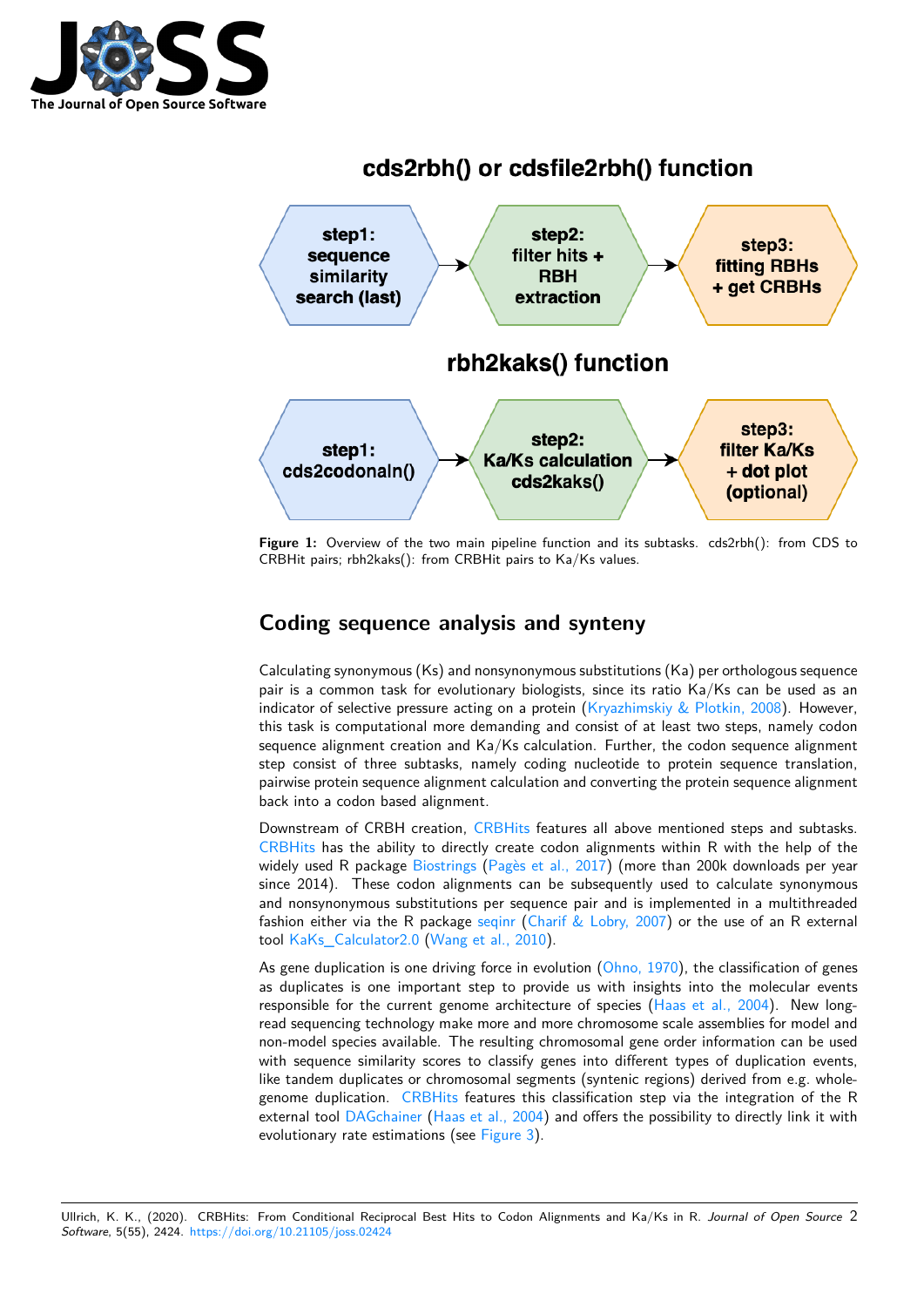

### **Implementation**

Like shmlast, CRBHits benefits from the blast-like sequence search software LAST(Kiełbasa et al., 2011) and plots the fitted model of the CRBH E-value based algorithm. In addition, users can filter the hit pairs prior to CRBH fitting for other criteria like query coverage, protein identity and/or the twilight zone of protein sequence alignments according to Rost  $(1999)$ . The [impleme](https://github.com/camillescott/shmlast)[nted filter](https://gitlab.gwdg.de/mpievolbio-it/crbhits) uses equation 2 (see Rost, 1999):

$$
f(x_{\text{hit pair}}) = \begin{cases} 100 \text{ , for } L_{\text{hit pair}} < 11 \\ 480 * L^{-0.32 * (1 + e^{\frac{-L}{1000}})} \text{ , for } L_{\text{hit pair}} \le 450 \\ 19.5 \text{ , for } L_{\text{hit pair}} > 450 \end{cases}
$$

where  $x_{\text{hit pair}}$  is the expected protein identity given the alignment length  $L_{\text{hit pair}}$ . If the actual protein identity of a hit pair exceeds the expected protein identity  $(\text{pident}_{\text{hit pair}} \ge f(x_{\text{hit pair}}))$ , it is retained for subsequent CRBH calculation.

In contrast to previous implementations, CRBHits only take coding nucleotide sequences (CDS) as the query and target inputs. This is due to the downstream functionality of CRBHits to directly calculate codon alignments within R, which rely on CDS. The inputs are translated into protein sequences, aligned globally (Smith & Waterman, 1981) and converted into codon alignments.

Functions are completely coded in R and only the external prerequisites [\(LAST,](https://gitlab.gwdg.de/mpievolbio-it/crbhits) KaKs Calculator2.0 and DAGchainer) need to be compiled. However, all of them are forked within CRBHits and can be easil[y build with the dedicated](#page-6-4) R functions make.last(), make.KaKs\_Calculator2() and make.dagchainer(). Further, users can create their own RBH filters before CRBH calculation.

# **Function[s and](https://gitlab.gwdg.de/mpievolbio-it/crbhits) Examples**

The following example shows how to obtain CRBHit pairs between the coding sequences of *Schizosaccharomyces pombe* (fission yeast) (Wood et al., 2012) and *Nematostella vectensis* (starlet sea anemone) (Apweiler et al., 2004) by using two URLs as input strings and multiple threads for calculation.

```
library(CRBHits)
#set URLs for Schizosaccharomyces pombe (fission yeast)
#and Nematostella vectensis (starlet sea anemone) from NCBI Genomes
cds1.url <- paste0("https://ftp.ncbi.nlm.nih.gov/genomes/all/GCF/000/002/945/",
               "GCF_000002945.1_ASM294v2/",
               "GCF_000002945.1_ASM294v2_cds_from_genomic.fna.gz")
cds2.url <- paste0("https://ftp.ncbi.nlm.nih.gov/genomes/all/GCF/000/209/225/",
               "GCF_000209225.1_ASM20922v1/",
               "GCF_000209225.1_ASM20922v1_cds_from_genomic.fna.gz")
#calculate CBRBhit pairs
cds1.cds2.crbh <- cdsfile2rbh(cds1.url, cds2.url, longest.isoform = TRUE,
                              isoform.source = "NCBI", plotCurve = TRUE,
                              threads = 8)
#get help ?cdsfile2rbh
```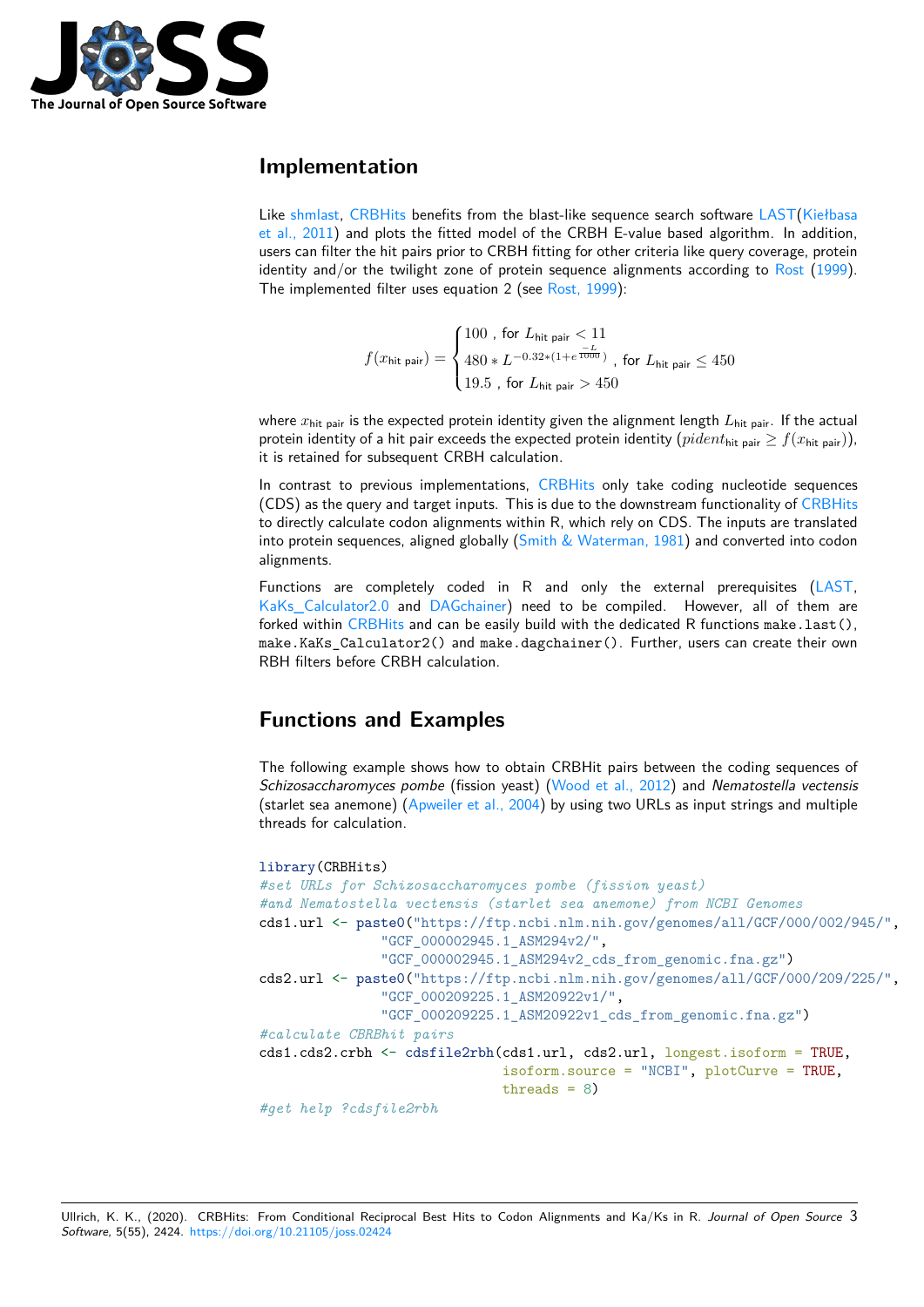

#### Accept / Reject secondary hits as homologs



**Figure 2:** Accepted condition reciprocal best hits based on RBH fitting.

The obtained CRBHit pairs can also be used to calculate synonymous (Ks) and nonsynonymous (Ka) substitutions per hit pair using either the model from Li  $(1993)$  or from Yang & Nielsen (2000).

```
#download and simultaneously get longest isoform for
#Schizosaccharomyces pombe (fission yeast) and
#Nematostella vectensis (starlet sea anemone)
cds1 <- isoform2longest(Biostrings::readDNAStringSet(cds1.url))
cds2 <- isoform2longest(Biostrings::readDNAStringSet(cds2.url))
#calculate Ka/Ks values for each CRBHit pair
cds1.cds2.kaks.Li <- rbh2kaks(cds1.cds2.crbh, cds1, cds2,
                              model = "Li", threads = 8)cds1.cds2.kaks.YN <- rbh2kaks(cds1.cds2.crbh, cds1, cds2,
                              model = "YN", threads = 8)
```
#### *#get help ?rbh2kaks*

Given the annotated chromosomal gene positions it is also possible to assign tandem duplicated genes per chromosome and directly compute chains of syntenic genes via the use of the R external tool DAGchainer(Haas et al., 2004). Here, *Arabidopsis thaliana* is compared to itself (so called selfblast) and syntenic groups vsiualized by their Ks values.

```
#download and simultaneously get longest isoform for
#Arabidopsis thaliana
cds3.url <- paste0("ftp://ftp.ensemblgenomes.org/pub/plants/release-48/fasta/",
               "arabidopsis_thaliana/cds/",
               "Arabidopsis_thaliana.TAIR10.cds.all.fa.gz")
cds3 <- isoform2longest(Biostrings::readDNAStringSet(cds3.url), "ENSEMBL")
#extract gene position and chromosomal gene order
```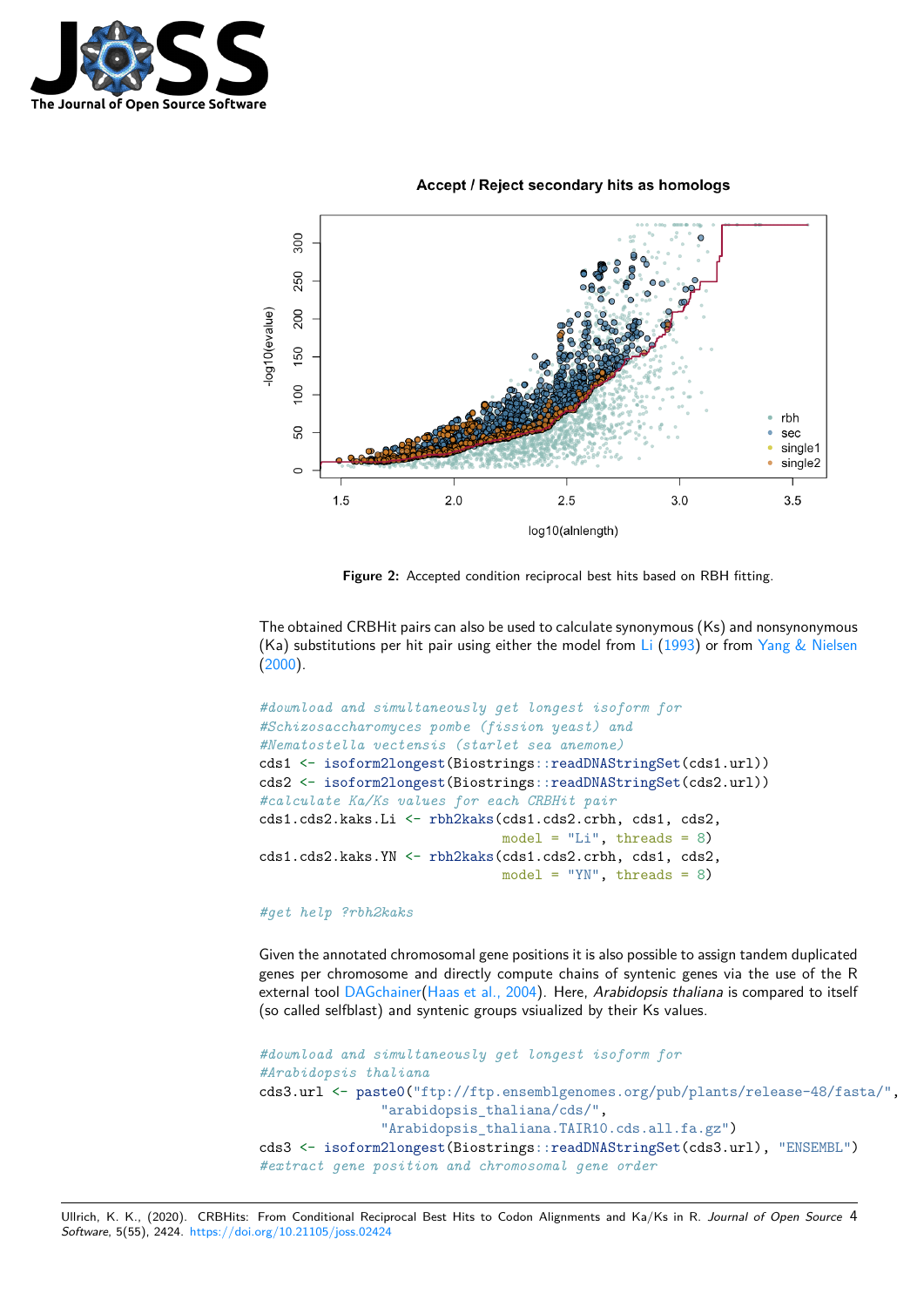

```
cds3.genepos <- cds2genepos(cds3, source = "ENSEMBL")
#calculate CBRBhit pairs
cds3.selfblast.crbh <- cds2rbh(cds3, cds3, longest.isoform = TRUE,
                               qcov = 0.5, rost1999 = TRUE,
                               isoform.source = "ENSEMBL", plotCurve = TRUE,
                               threads = 8)
#compute chains of syntenic genes and plor chr1, chr2, chr3, chr4, chr5
cds3.selfblast.synteny <- rbh2dagchainer(cds3.selfblast.crbh,
                                          cds3.genepos, cds3.genepos,
                                          plotDotPlot = TRUE,
                                          select.chr = c("1", "2", "3", "4", "5"))#calculate Ka/Ks values for each CRBHit pair
cds3.selfblast.kaks.Li <- rbh2kaks(cds3.selfblast.crbh, cds3, cds3,
                                   model = "Li", threads = 8)#get help ?rbh2dagchainer
#get help ?plot.dagchainer
#get help ?plot.kaks
(A)(B)
                                                  (C)_{Ks}ç,
```
<span id="page-4-0"></span>**Figure 3:** Selfblast CRBHit pair results for *Arabidopsis thaliana*. (A) DAGchainer dotplot per chromosome colored by syntenic group and (B) colored by Ks. (C) Histogram of Ks values colored by syntenic group.

**Table 1:** Performance comparison for CRBHit pair (*Schizosaccharomyces pombe* vs. *Nematostella vectensis*) and Ka/Ks calculations (Intel Xeon CPU E5-2620 v3 @ 2.40GHz; 3411 hit pairs; 2 x Threads).

| Number of Threads                      |        |         |                 |        |
|----------------------------------------|--------|---------|-----------------|--------|
| Runtime of $CRBH(shmlast v1.6)$ in sec | 36(s)  | 24 (s)  | 18(s)           | 16(s)  |
| Runtime of CRBH(CRBHits) in sec        | 18(s)  | 10(s)   | 7(s)            | 6(s)   |
| Runtime of kaks. Li in sec             | 586(s) | 327 (s) | 190(s)          | 128(s) |
| Runtime of kaks. YN in sec             | 667(s) |         | 361 (s) 202 (s) | 133(s) |

# **Conclusions**

CRBHits implements CRBH in R (see Figure 2), can be used to calculate codon alignment based nucleotide diversities (Ka/Ks) and synteny, in a multithreaded fashion (see Table 1).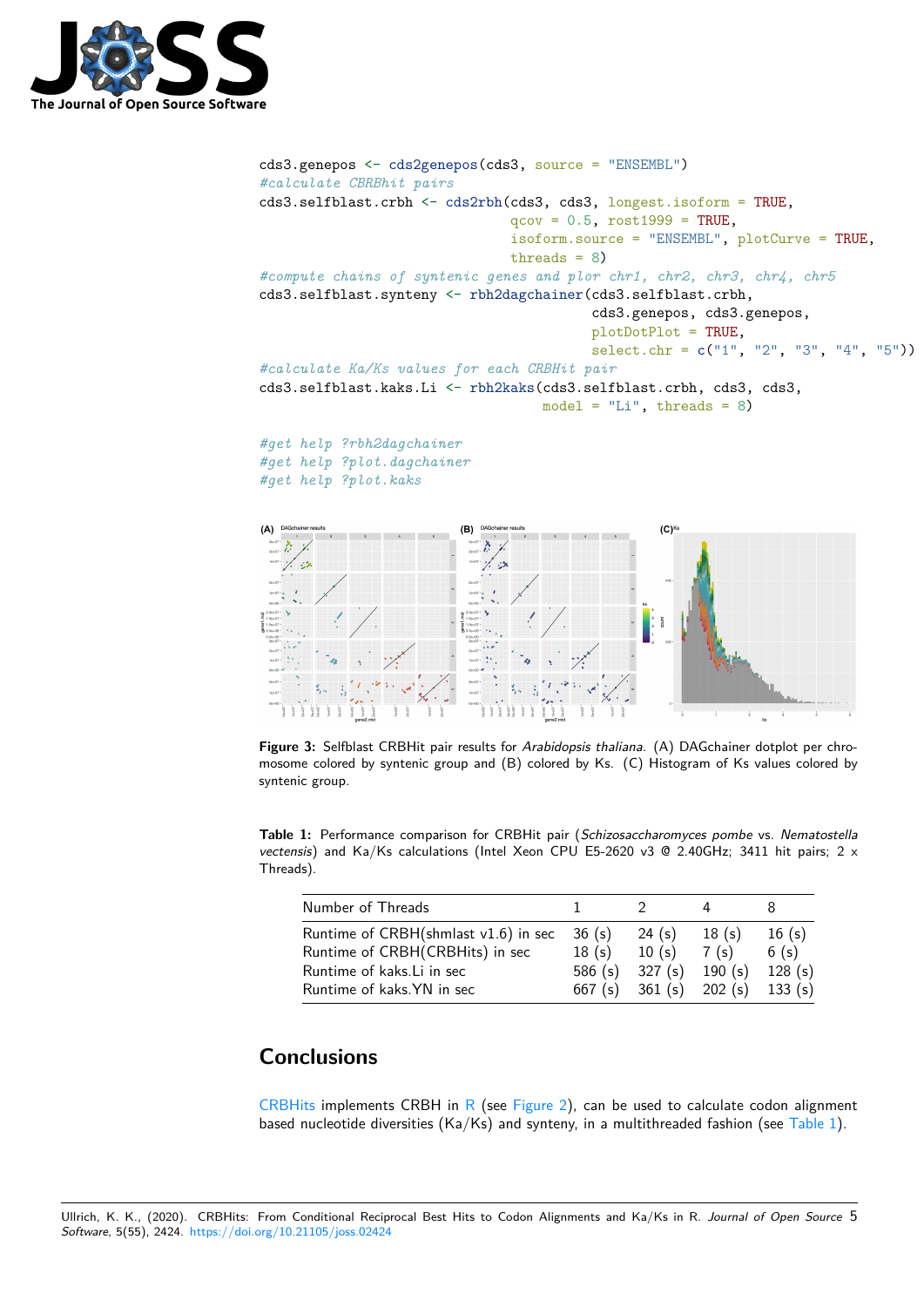

# **Availability**

CRBHits is an open source software made available under the MIT license. It can be installed from its gitlab repository using the devtools package.

```
devtools::install_gitlab("mpievolbio-it/crbhits",
host = "https://gitlab.gwdg.de")", build_vignettes = TRUE)
```
The R package website, which contain a detailed HOWTO to install the prerequisites (mentioned above) and package vignettes are availbale at https://mpievolbio-it.pages.gwdg.de/ crbhits.

# **[Refe](https://mpievolbio-it.pages.gwdg.de/crbhits)rences**

- Altenhoff, A. M., Glover, N. M., & Dessimoz, C. (2019). Inferring Orthology and Paralogy. In *Evolutionary genomics* (pp. 149–175). Springer. https://doi.org/10.1007/ 978-1-4939-9074-0\_5
- <span id="page-5-0"></span>Altschul, S. F., Gish, W., Miller, W., Myers, E. W., & Lipman, D. J. (1990). Basic local alignment search tool. *Journal of Molecular Biology*, *215*(3), 403–410. [https://doi.org/](https://doi.org/10.1007/978-1-4939-9074-0_5) [10.1016/S0022-2836\(0](https://doi.org/10.1007/978-1-4939-9074-0_5)5)80360-2
- Apweiler, R., Bairoch, A., & Wu, C. H. (2004). Protein sequence databases. *Current Opinion in Chemical Biology*, *8*(1), 76–80. https://doi.org/10.1016/j.cbpa.2003.[12.004](https://doi.org/10.1016/S0022-2836(05)80360-2)
- <span id="page-5-1"></span>Au[bry, S., Kelly, S., Kümpers, B. M](https://doi.org/10.1016/S0022-2836(05)80360-2)., Smith-Unna, R. D., & Hibberd, J. M. (2014). Deep Evolutionary Comparison of Gene Expression Identifies Parallel Recruitment of Trans-Factors in Two Independent Origi[ns of C4 Photosynthesis.](https://doi.org/10.1016/j.cbpa.2003.12.004) *PLoS Genetics*, *10*(6). https: //doi.org/10.1371/journal.pgen.1004365
- <span id="page-5-8"></span><span id="page-5-3"></span>Charif, D., & Lobry, J. R. (2007). SeqinR 1.0-2: A Contributed Package to the R Project for Statistical Computing Devoted to Biological Sequences Retrieval and Analysis. In *Structural approaches to sequence evolution* (pp. 207–232). Springer. https://d[oi.org/](https://doi.org/10.1371/journal.pgen.1004365) [10.1007/978-3-540-35306-5\\_10](https://doi.org/10.1371/journal.pgen.1004365)
- <span id="page-5-5"></span>Emms, D. M., & Kelly, S. (2015). OrthoFinder: solving fundamental biases in whole genome comparisons dramatically improves orthogroup inference accuracy. *Genom[e Biology](https://doi.org/10.1007/978-3-540-35306-5_10)*, *16*(1), 157. [https://doi.org/10.1186/s1](https://doi.org/10.1007/978-3-540-35306-5_10)3059-015-0721-2
- <span id="page-5-2"></span>Haas, B. J., Delcher, A. L., Wortman, J. R., & Salzberg, S. L. (2004). DAGchainer: a tool for mining segmental genome duplications and synteny. *Bioinformatics*, *20*(18), 3643–3646. https[://doi.org/10.1093/bioinformatics/bth397](https://doi.org/10.1186/s13059-015-0721-2)
- <span id="page-5-7"></span>Kiełbasa, S. M., Wan, R., Sato, K., Horton, P., & Frith, M. C. (2011). Adaptive seeds tame genomic sequence comparison. *Genome Research*, *21*(3), 487–493. https://doi.org/10. [1101/gr.113985.110](https://doi.org/10.1093/bioinformatics/bth397)
- Kryazhimskiy, S., & Plotkin, J. B. (2008). The Population Genetics of dN/dS. *PLoS Genetics*, *4*(12). https://doi.org/10.1371/journal.pgen.1000304
- Li, [W.-H. \(1993\). Unb](https://doi.org/10.1101/gr.113985.110)iased estimation of the rates of synonymous [and nonsynonymous](https://doi.org/10.1101/gr.113985.110) substitution. *Journal of Molecular Evolution*, *36*(1), 96–99. https://doi.org/10.1007/ BF02407308
- <span id="page-5-9"></span><span id="page-5-6"></span><span id="page-5-4"></span>Ohno, S. (1970). *[Evolution by Gene Duplication](https://doi.org/10.1371/journal.pgen.1000304)*. Springer Science & Business Media. https: //doi.org/10.1007/978-3-642-86659-3